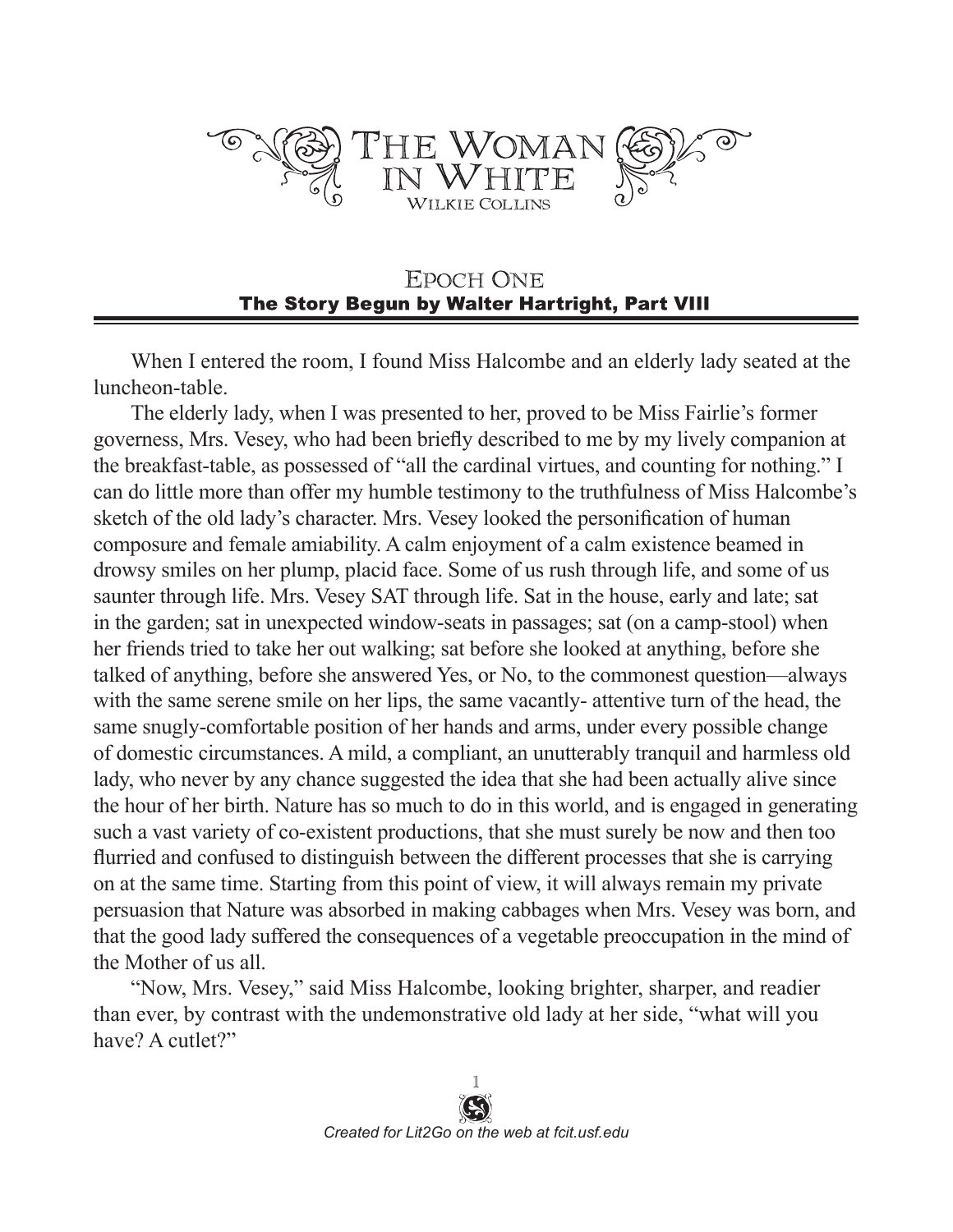Mrs. Vesey crossed her dimpled hands on the edge of the table, smiled placidly, and said, "Yes, dear."

"What is that opposite Mr. Hartright? Boiled chicken, is it not? I thought you liked boiled chicken better than cutlet, Mrs. Vesey?"

Mrs. Vesey took her dimpled hands off the edge of the table and crossed them on her lap instead; nodded contemplatively at the boiled chicken, and said, "Yes, dear."

"Well, but which will you have, to-day? Shall Mr. Hartright give you some chicken? or shall I give you some cutlet?"

Mrs. Vesey put one of her dimpled hands back again on the edge of the table; hesitated drowsily, and said, "Which you please, dear."

"Mercy on me! it's a question for your taste, my good lady, not for mine. Suppose you have a little of both? and suppose you begin with the chicken, because Mr. Hartright looks devoured by anxiety to carve for you."

Mrs. Vesey put the other dimpled hand back on the edge of the table; brightened dimly one moment; went out again the next; bowed obediently, and said, "If you please, sir."

Surely a mild, a compliant, an unutterably tranquil and harmless old lady! But enough, perhaps, for the present, of Mrs. Vesey.

All this time, there were no signs of Miss Fairlie. We finished our luncheon; and still she never appeared. Miss Halcombe, whose quick eye nothing escaped, noticed the looks that I cast, from time to time, in the direction of the door.

"I understand you, Mr. Hartright," she said; "you are wondering what has become of your other pupil. She has been downstairs, and has got over her headache; but has not sufficiently recovered her appetite to join us at lunch. If you will put yourself under my charge, I think I can undertake to find her somewhere in the garden."

She took up a parasol lying on a chair near her, and led the way out, by a long window at the bottom of the room, which opened on to the lawn. It is almost unnecessary to say that we left Mrs. Vesey still seated at the table, with her dimpled hands still crossed on the edge of it; apparently settled in that position for the rest of the afternoon.

As we crossed the lawn, Miss Halcombe looked at me significantly, and shook her head.

"That mysterious adventure of yours," she said, "still remains involved in its own appropriate midnight darkness. I have been all the morning looking over my mother's letters, and I have made no discoveries yet. However, don't despair, Mr. Hartright. This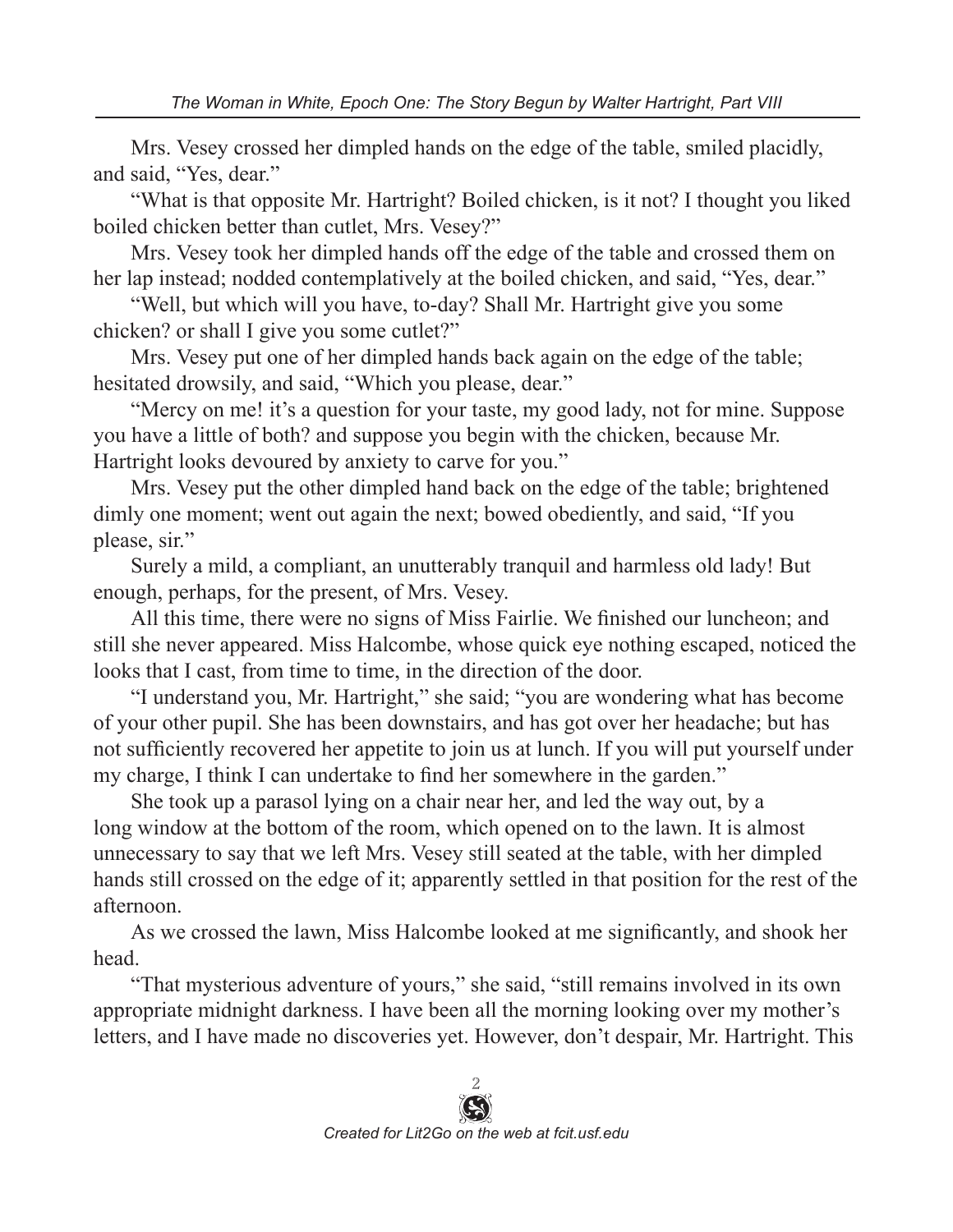is a matter of curiosity; and you have got a woman for your ally. Under such conditions success is certain, sooner or later. The letters are not exhausted. I have three packets still left, and you may confidently rely on my spending the whole evening over them."

Here, then, was one of my anticipations of the morning still unfulfilled. I began to wonder, next, whether my introduction to Miss Fairlie would disappoint the expectations that I had been forming of her since breakfast-time.

"And how did you get on with Mr. Fairlie?" inquired Miss Halcombe, as we left the lawn and turned into a shrubbery. "Was he particularly nervous this morning? Never mind considering about your answer, Mr. Hartright. The mere fact of your being obliged to consider is enough for me. I see in your face that he WAS particularly nervous; and, as I am amiably unwilling to throw you into the same condition, I ask no more."

We turned off into a winding path while she was speaking, and approached a pretty summer-house, built of wood, in the form of a miniature Swiss chalet. The one room of the summer-house, as we ascended the steps of the door, was occupied by a young lady. She was standing near a rustic table, looking out at the inland view of moor and hill presented by a gap in the trees, and absently turning over the leaves of a little sketchbook that lay at her side. This was Miss Fairlie.

How can I describe her? How can I separate her from my own sensations, and from all that has happened in the later time? How can I see her again as she looked when my eyes first rested on her—as she should look, now, to the eyes that are about to see her in these pages?

The water-colour drawing that I made of Laura Fairlie, at an after period, in the place and attitude in which I first saw her, lies on my desk while I write. I look at it, and there dawns upon me brightly, from the dark greenish-brown background of the summer- house, a light, youthful figure, clothed in a simple muslin dress, the pattern of it formed by broad alternate stripes of delicate blue and white. A scarf of the same material sits crisply and closely round her shoulders, and a little straw hat of the natural colour, plainly and sparingly trimmed with ribbon to match the gown, covers her head, and throws its soft pearly shadow over the upper part of her face. Her hair is of so faint and pale a brown— not flaxen, and yet almost as light; not golden, and yet almost as glossy—that it nearly melts, here and there, into the shadow of the hat. It is plainly parted and drawn back over her ears, and the line of it ripples naturally as it crosses her forehead. The eyebrows are rather darker than the hair; and the eyes are of that soft, limpid, turquoise blue, so often sung by the poets, so seldom seen in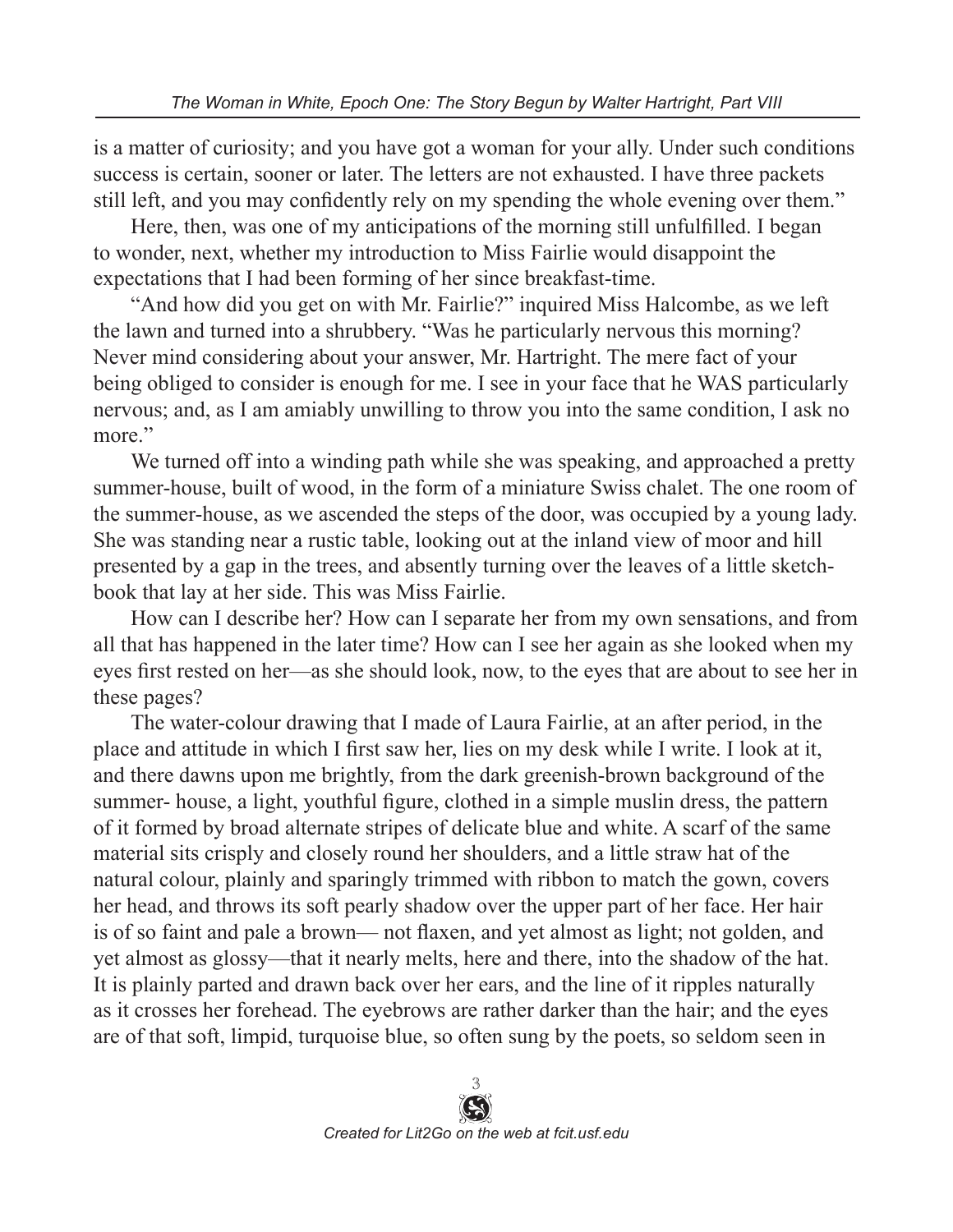real life. Lovely eyes in colour, lovely eyes in form—large and tender and quietly thoughtful—but beautiful above all things in the clear truthfulness of look that dwells in their inmost depths, and shines through all their changes of expression with the light of a purer and a better world. The charm—most gently and yet most distinctly expressed—which they shed over the whole face, so covers and transforms its little natural human blemishes elsewhere, that it is difficult to estimate the relative merits and defects of the other features. It is hard to see that the lower part of the face is too delicately refined away towards the chin to be in full and fair proportion with the upper part; that the nose, in escaping the aquiline bend (always hard and cruel in a woman, no matter how abstractedly perfect it may be), has erred a little in the other extreme, and has missed the ideal straightness of line; and that the sweet, sensitive lips are subject to a slight nervous contraction, when she smiles, which draws them upward a little at one corner, towards the cheek. It might be possible to note these blemishes in another woman's face but it is not easy to dwell on them in hers, so subtly are they connected with all that is individual and characteristic in her expression, and so closely does the expression depend for its full play and life, in every other feature, on the moving impulse of the eyes.

Does my poor portrait of her, my fond, patient labour of long and happy days, show me these things? Ah, how few of them are in the dim mechanical drawing, and how many in the mind with which I regard it! A fair, delicate girl, in a pretty light dress, trifling with the leaves of a sketch-book, while she looks up from it with truthful, innocent blue eyes—that is all the drawing can say; all, perhaps, that even the deeper reach of thought and pen can say in their language, either. The woman who first gives life, light, and form to our shadowy conceptions of beauty, fills a void in our spiritual nature that has remained unknown to us till she appeared. Sympathies that lie too deep for words, too deep almost for thoughts, are touched, at such times, by other charms than those which the senses feel and which the resources of expression can realise. The mystery which underlies the beauty of women is never raised above the reach of all expression until it has claimed kindred with the deeper mystery in our own souls. Then, and then only, has it passed beyond the narrow region on which light falls, in this world, from the pencil and the pen.

Think of her as you thought of the first woman who quickened the pulses within you that the rest of her sex had no art to stir. Let the kind, candid blue eyes meet yours, as they met mine, with the one matchless look which we both remember so well. Let her voice speak the music that you once loved best, attuned as sweetly to your ear as to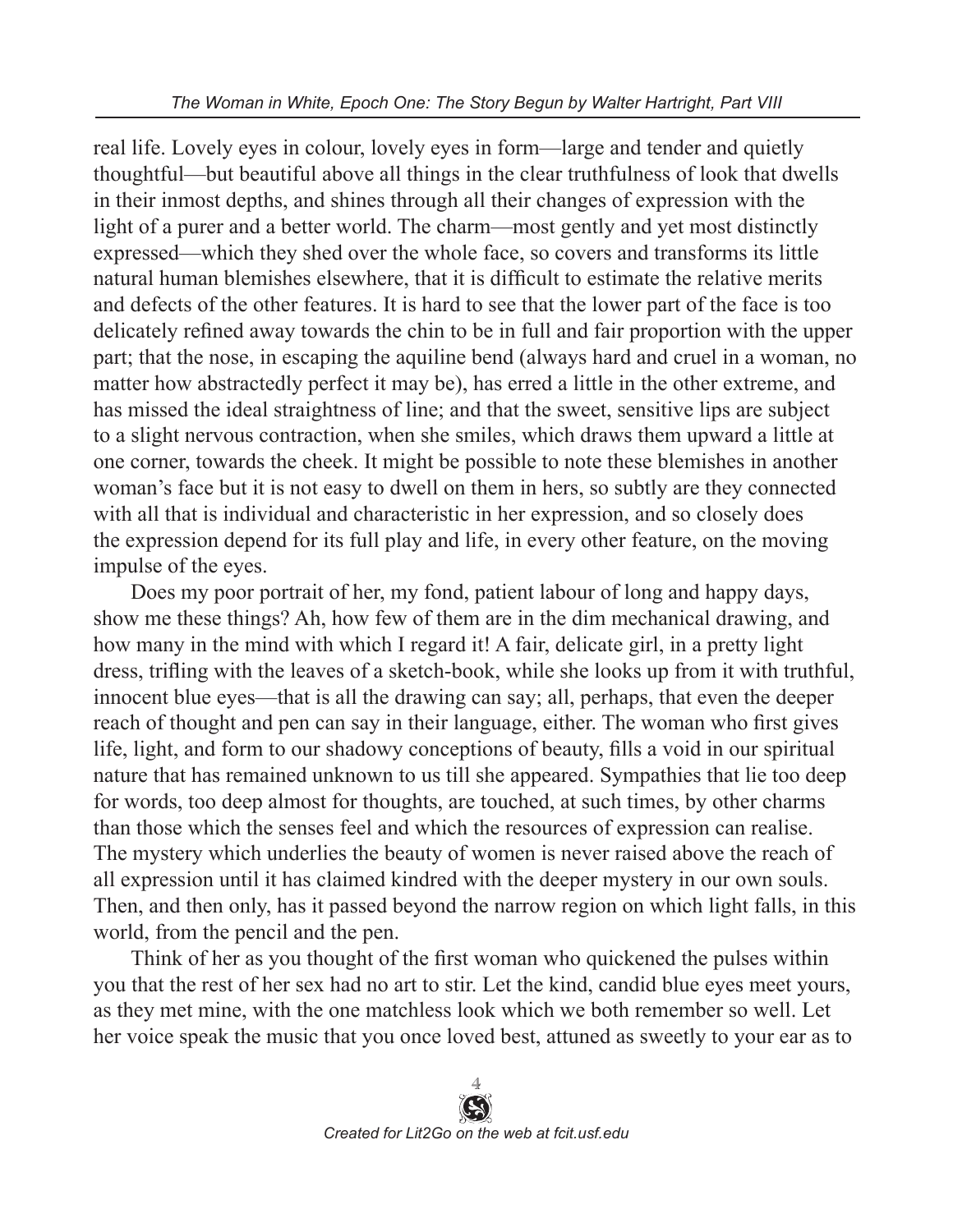mine. Let her footstep, as she comes and goes, in these pages, be like that other footstep to whose airy fall your own heart once beat time. Take her as the visionary nursling of your own fancy; and she will grow upon you, all the more clearly, as the living woman who dwells in mine.

Among the sensations that crowded on me, when my eyes first looked upon her—familiar sensations which we all know, which spring to life in most of our hearts, die again in so many, and renew their bright existence in so few—there was one that troubled and perplexed me: one that seemed strangely inconsistent and unaccountably out of place in Miss Fairlie's presence.

Mingling with the vivid impression produced by the charm of her fair face and head, her sweet expression, and her winning simplicity of manner, was another impression, which, in a shadowy way, suggested to me the idea of something wanting. At one time it seemed like something wanting in HER: at another, like something wanting in myself, which hindered me from understanding her as I ought. The impression was always strongest in the most contradictory manner, when she looked at me; or, in other words, when I was most conscious of the harmony and charm of her face, and yet, at the same time, most troubled by the sense of an incompleteness which it was impossible to discover. Something wanting, something wanting—and where it was, and what it was, I could not say.

The effect of this curious caprice of fancy (as I thought it then) was not of a nature to set me at my ease, during a first interview with Miss Fairlie. The few kind words of welcome which she spoke found me hardly self-possessed enough to thank her in the customary phrases of reply. Observing my hesitation, and no doubt attributing it, naturally enough, to some momentary shyness on my part, Miss Halcombe took the business of talking, as easily and readily as usual, into her own hands.

"Look there, Mr. Hartright," she said, pointing to the sketch-book on the table, and to the little delicate wandering hand that was still trifling with it. "Surely you will acknowledge that your model pupil is found at last? The moment she hears that you are in the house, she seizes her inestimable sketch-book looks universal Nature straight in the face, and longs to begin!"

Miss Fairlie laughed with a ready good-humour, which broke out as brightly as if it had been part of the sunshine above us, over her lovely face.

"I must not take credit to myself where no credit is due," she said, her clear, truthful blue eyes looking alternately at Miss Halcombe and at me. "Fond as I am of drawing, I am so conscious of my own ignorance that I am more afraid than anxious to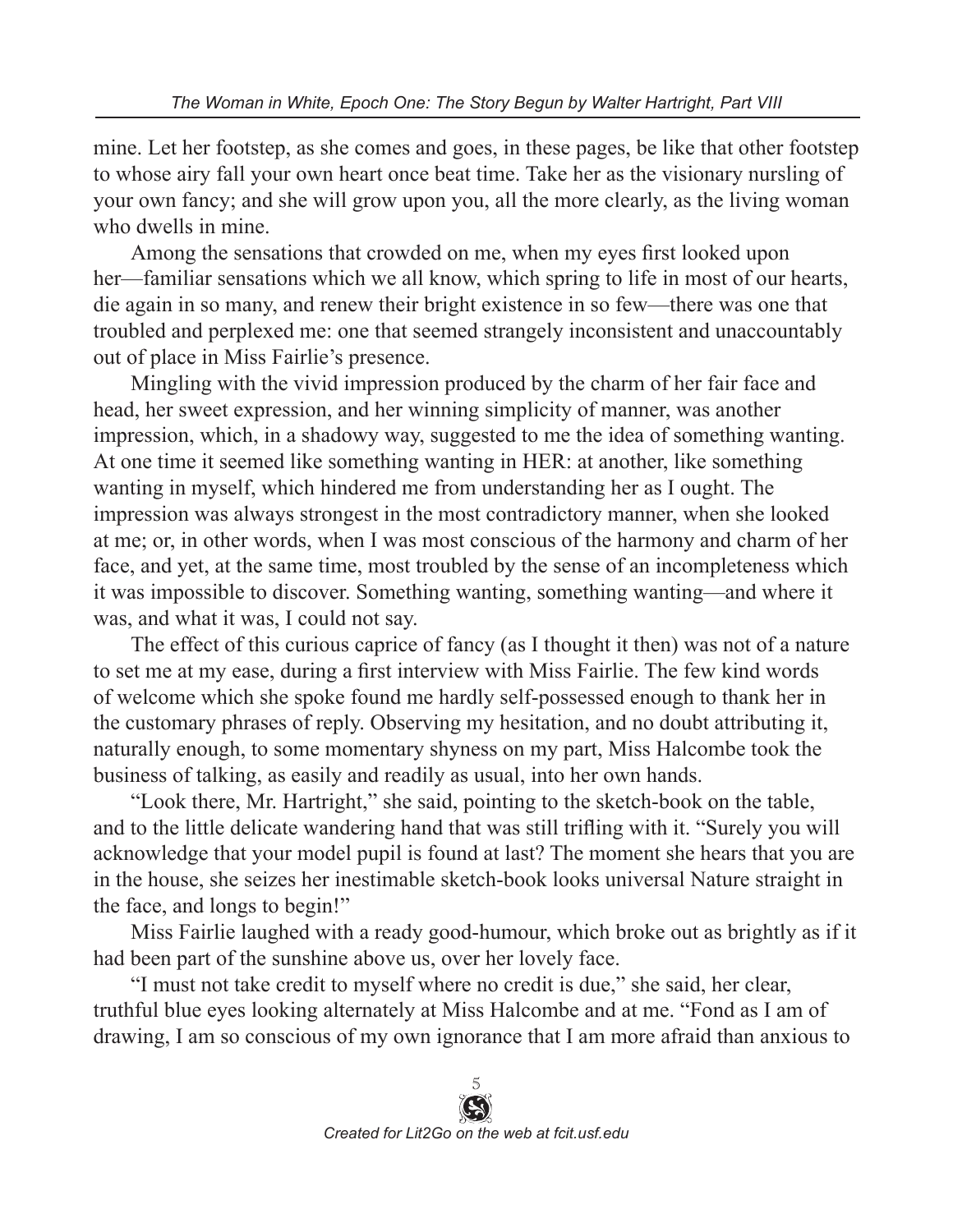begin. Now I know you are here, Mr. Hartright, I find myself looking over my sketches, as I used to look over my lessons when I was a little girl, and when I was sadly afraid that I should turn out not fit to be heard."

She made the confession very prettily and simply, and, with quaint, childish earnestness, drew the sketch-book away close to her own side of the table. Miss Halcombe cut the knot of the little embarrassment forthwith, in her resolute, downright way.

"Good, bad, or indifferent," she said, "the pupil's sketches must pass through the fiery ordeal of the master's judgment—and there's an end of it. Suppose we take them with us in the carriage, Laura, and let Mr. Hartright see them, for the first time, under circumstances of perpetual jolting and interruption? If we can only confuse him all through the drive, between Nature as it is, when he looks up at the view, and Nature as it is not when he looks down again at our sketch-books, we shall drive him into the last desperate refuge of paying us compliments, and shall slip through his professional fingers with our pet feathers of vanity all unruffled."

"I hope Mr. Hartright will pay ME no compliments," said Miss Fairlie, as we all left the summer-house.

"May I venture to inquire why you express that hope?" I asked.

"Because I shall believe all that you say to me," she answered simply.

In those few words she unconsciously gave me the key to her whole character: to that generous trust in others which, in her nature, grew innocently out of the sense of her own truth. I only knew it intuitively then. I know it by experience now.

We merely waited to rouse good Mrs. Vesey from the place which she still occupied at the deserted luncheon-table, before we entered the open carriage for our promised drive. The old lady and Miss Halcombe occupied the back seat, and Miss Fairlie and I sat together in front, with the sketch-book open between us, fairly exhibited at last to my professional eyes. All serious criticism on the drawings, even if I had been disposed to volunteer it, was rendered impossible by Miss Halcombe's lively resolution to see nothing but the ridiculous side of the Fine Arts, as practised by herself, her sister, and ladies in general. I can remember the conversation that passed far more easily than the sketches that I mechanically looked over. That part of the talk, especially, in which Miss Fairlie took any share, is still as vividly impressed on my memory as if I had heard it only a few hours ago.

Yes! let me acknowledge that on this first day I let the charm of her presence lure me from the recollection of myself and my position. The most trifling of the questions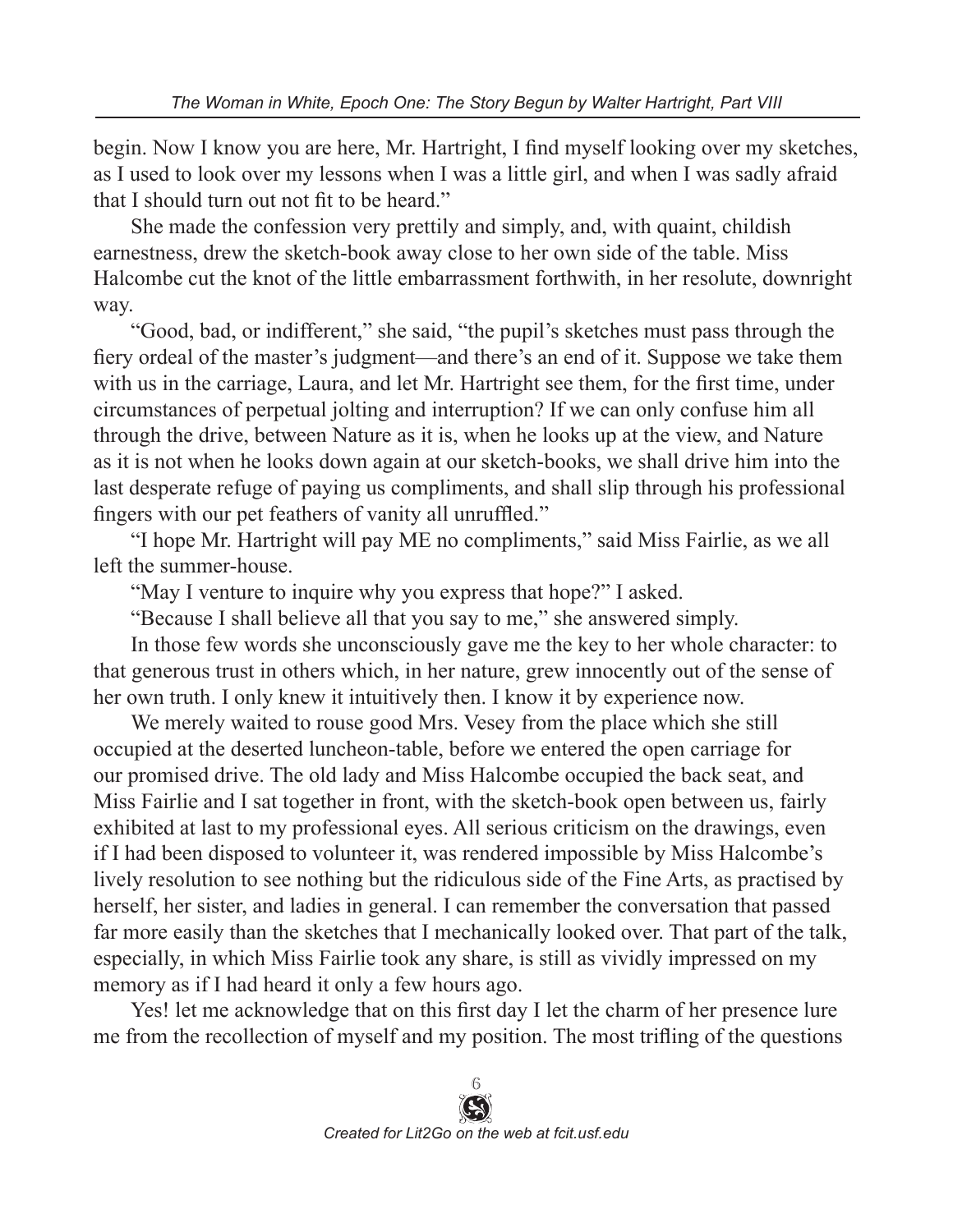that she put to me, on the subject of using her pencil and mixing her colours; the slightest alterations of expression in the lovely eyes that looked into mine with such an earnest desire to learn all that I could teach, and to discover all that I could show, attracted more of my attention than the finest view we passed through, or the grandest changes of light and shade, as they flowed into each other over the waving moorland and the level beach. At any time, and under any circumstances of human interest, is it not strange to see how little real hold the objects of the natural world amid which we live can gain on our hearts and minds? We go to Nature for comfort in trouble, and sympathy in joy, only in books. Admiration of those beauties of the inanimate world, which modern poetry so largely and so eloquently describes, is not, even in the best of us, one of the original instincts of our nature. As children, we none of us possess it. No uninstructed man or woman possesses it. Those whose lives are most exclusively passed amid the ever- changing wonders of sea and land are also those who are most universally insensible to every aspect of Nature not directly associated with the human interest of their calling. Our capacity of appreciating the beauties of the earth we live on is, in truth, one of the civilised accomplishments which we all learn as an Art; and, more, that very capacity is rarely practised by any of us except when our minds are most indolent and most unoccupied. How much share have the attractions of Nature ever had in the pleasurable or painful interests and emotions of ourselves or our friends? What space do they ever occupy in the thousand little narratives of personal experience which pass every day by word of mouth from one of us to the other? All that our minds can compass, all that our hearts can learn, can be accomplished with equal certainty, equal profit, and equal satisfaction to ourselves, in the poorest as in the richest prospect that the face of the earth can show. There is surely a reason for this want of inborn sympathy between the creature and the creation around it, a reason which may perhaps be found in the widely-differing destinies of man and his earthly sphere. The grandest mountain prospect that the eye can range over is appointed to annihilation. The smallest human interest that the pure heart can feel is appointed to immortality.

We had been out nearly three hours, when the carriage again passed through the gates of Limmeridge House.

On our way back I had let the ladies settle for themselves the first point of view which they were to sketch, under my instructions, on the afternoon of the next day. When they withdrew to dress for dinner, and when I was alone again in my little sitting-room, my spirits seemed to leave me on a sudden. I felt ill at ease and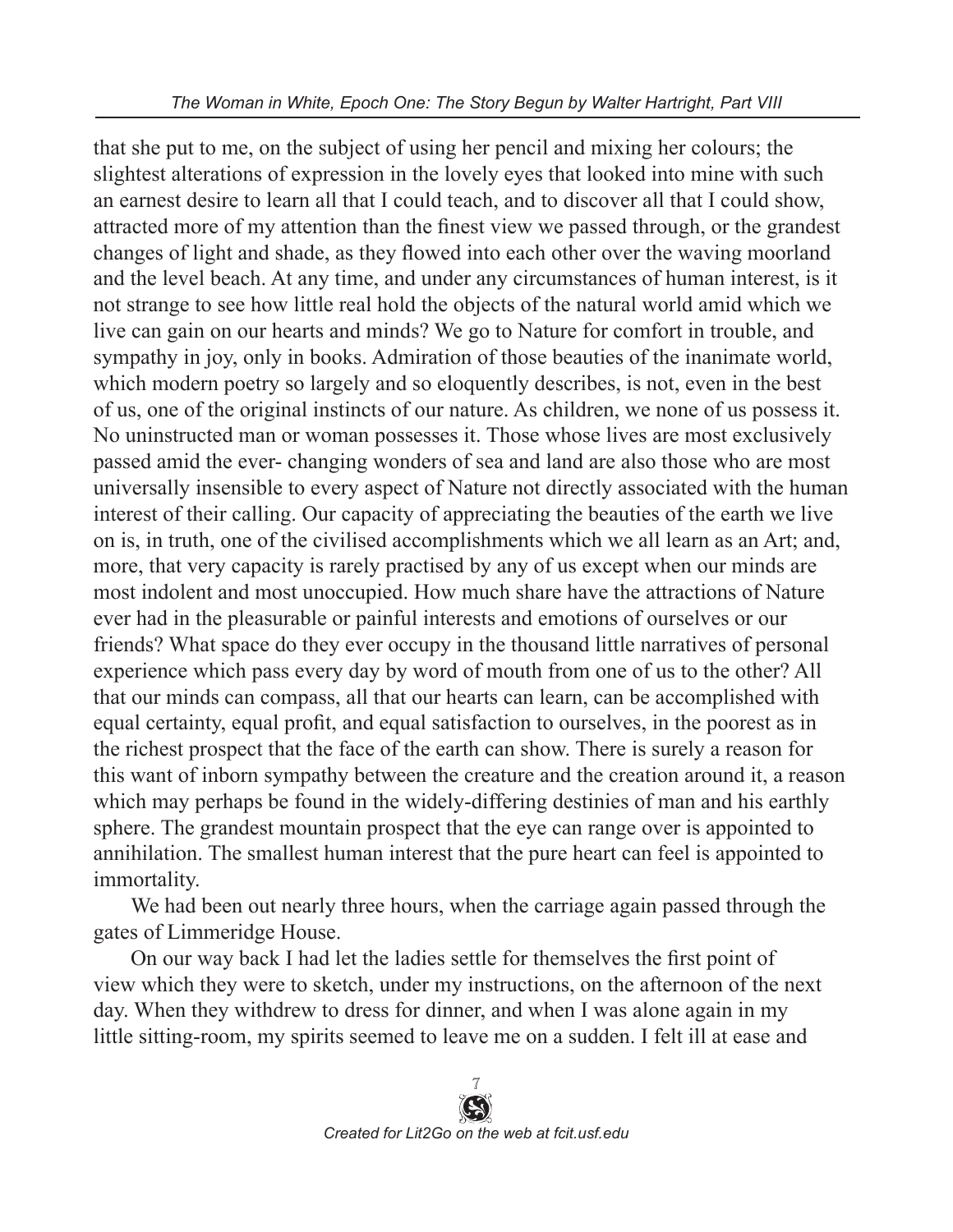dissatisfied with myself, I hardly knew why. Perhaps I was now conscious for the first time of having enjoyed our drive too much in the character of a guest, and too little in the character of a drawing-master. Perhaps that strange sense of something wanting, either in Miss Fairlie or in myself, which had perplexed me when I was first introduced to her, haunted me still. Anyhow, it was a relief to my spirits when the dinner-hour called me out of my solitude, and took me back to the society of the ladies of the house.

I was struck, on entering the drawing-room, by the curious contrast, rather in material than in colour, of the dresses which they now wore. While Mrs. Vesey and Miss Halcombe were richly clad (each in the manner most becoming to her age), the first in silver-grey, and the second in that delicate primrose-yellow colour which matches so well with a dark complexion and black hair, Miss Fairlie was unpretendingly and almost poorly dressed in plain white muslin. It was spotlessly pure: it was beautifully put on; but still it was the sort of dress which the wife or daughter of a poor man might have worn, and it made her, so far as externals went, look less affluent in circumstances than her own governess. At a later period, when I learnt to know more of Miss Fairlie's character, I discovered that this curious contrast, on the wrong side, was due to her natural delicacy of feeling and natural intensity of aversion to the slightest personal display of her own wealth. Neither Mrs. Vesey nor Miss Halcombe could ever induce her to let the advantage in dress desert the two ladies who were poor, to lean to the side of the one lady who was rich.

When the dinner was over we returned together to the drawing-room. Although Mr. Fairlie (emulating the magnificent condescension of the monarch who had picked up Titian's brush for him) had instructed his butler to consult my wishes in relation to the wine that I might prefer after dinner, I was resolute enough to resist the temptation of sitting in solitary grandeur among bottles of my own choosing, and sensible enough to ask the ladies' permission to leave the table with them habitually, on the civilised foreign plan, during the period of my residence at Limmeridge House.

The drawing-room, to which we had now withdrawn for the rest of the evening, was on the ground-floor, and was of the same shape and size as the breakfast-room. Large glass doors at the lower end opened on to a terrace, beautifully ornamented along its whole length with a profusion of flowers. The soft, hazy twilight was just shading leaf and blossom alike into harmony with its own sober hues as we entered the room, and the sweet evening scent of the flowers met us with its fragrant welcome through the open glass doors. Good Mrs. Vesey (always the first of the party to sit down) took possession of an arm-chair in a corner, and dozed off comfortably to sleep.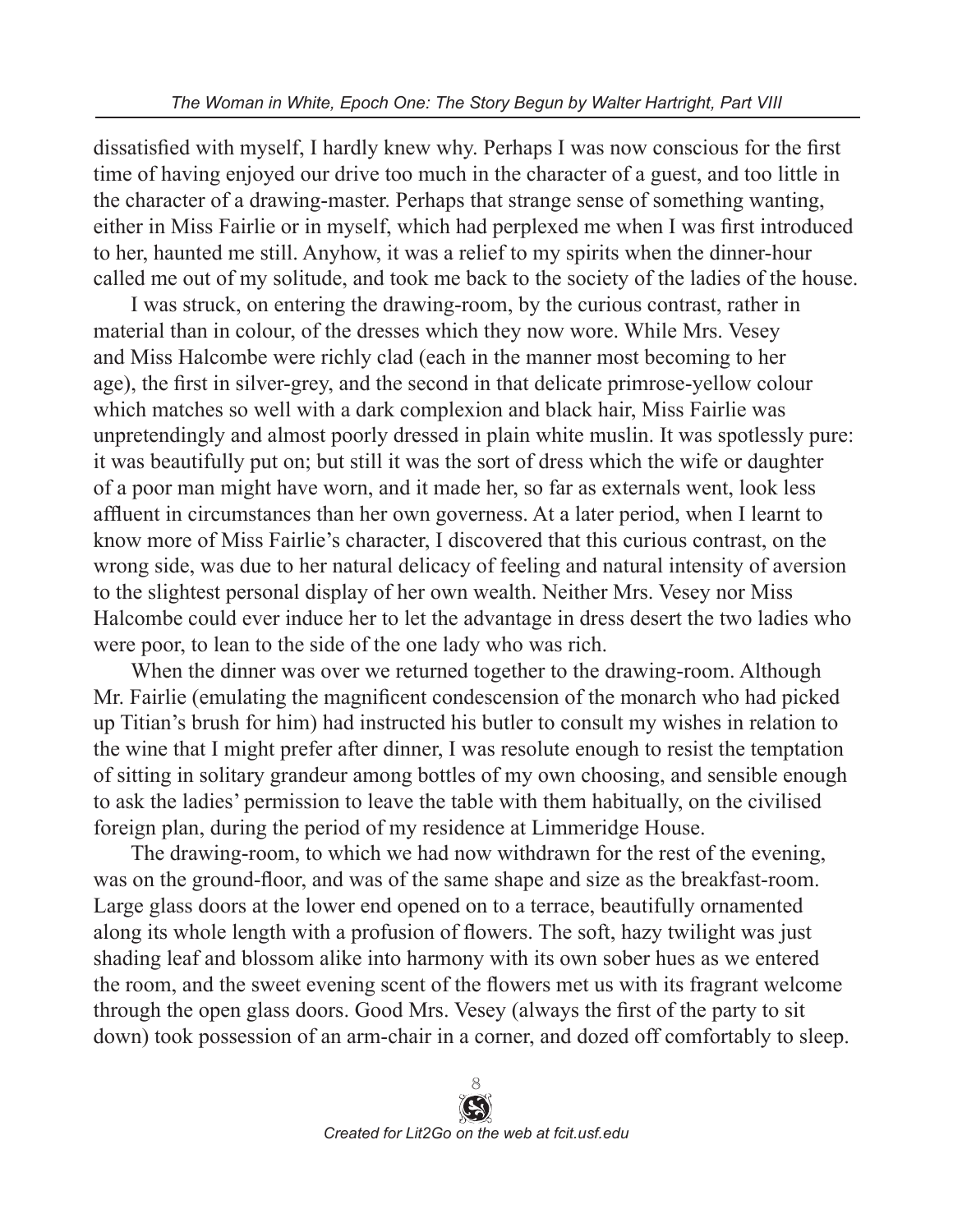At my request Miss Fairlie placed herself at the piano. As I followed her to a seat near the instrument, I saw Miss Halcombe retire into a recess of one of the side windows, to proceed with the search through her mother's letters by the last quiet rays of the evening light.

How vividly that peaceful home-picture of the drawing-room comes back to me while I write! From the place where I sat I could see Miss Halcombe's graceful figure, half of it in soft light, half in mysterious shadow, bending intently over the letters in her lap; while, nearer to me, the fair profile of the player at the piano was just delicately defined against the faintly-deepening background of the inner wall of the room. Outside, on the terrace, the clustering flowers and long grasses and creepers waved so gently in the light evening air, that the sound of their rustling never reached us. The sky was without a cloud, and the dawning mystery of moonlight began to tremble already in the region of the eastern heaven. The sense of peace and seclusion soothed all thought and feeling into a rapt, unearthly repose; and the balmy quiet, that deepened ever with the deepening light, seemed to hover over us with a gentler influence still, when there stole upon it from the piano the heavenly tenderness of the music of Mozart. It was an evening of sights and sounds never to forget.

We all sat silent in the places we had chosen—Mrs. Vesey still sleeping, Miss Fairlie still playing, Miss Halcombe still reading— till the light failed us. By this time the moon had stolen round to the terrace, and soft, mysterious rays of light were slanting already across the lower end of the room. The change from the twilight obscurity was so beautiful that we banished the lamps, by common consent, when the servant brought them in, and kept the large room unlighted, except by the glimmer of the two candles at the piano.

For half an hour more the music still went on. After that the beauty of the moonlight view on the terrace tempted Miss Fairlie out to look at it, and I followed her. When the candles at the piano had been lighted Miss Halcombe had changed her place, so as to continue her examination of the letters by their assistance. We left her, on a low chair, at one side of the instrument, so absorbed over her reading that she did not seem to notice when we moved.

We had been out on the terrace together, just in front of the glass doors, hardly so long as five minutes, I should think; and Miss Fairlie was, by my advice, just tying her white handkerchief over her head as a precaution against the night air—when I heard Miss Halcombe's voice—low, eager, and altered from its natural lively tone pronounce my name.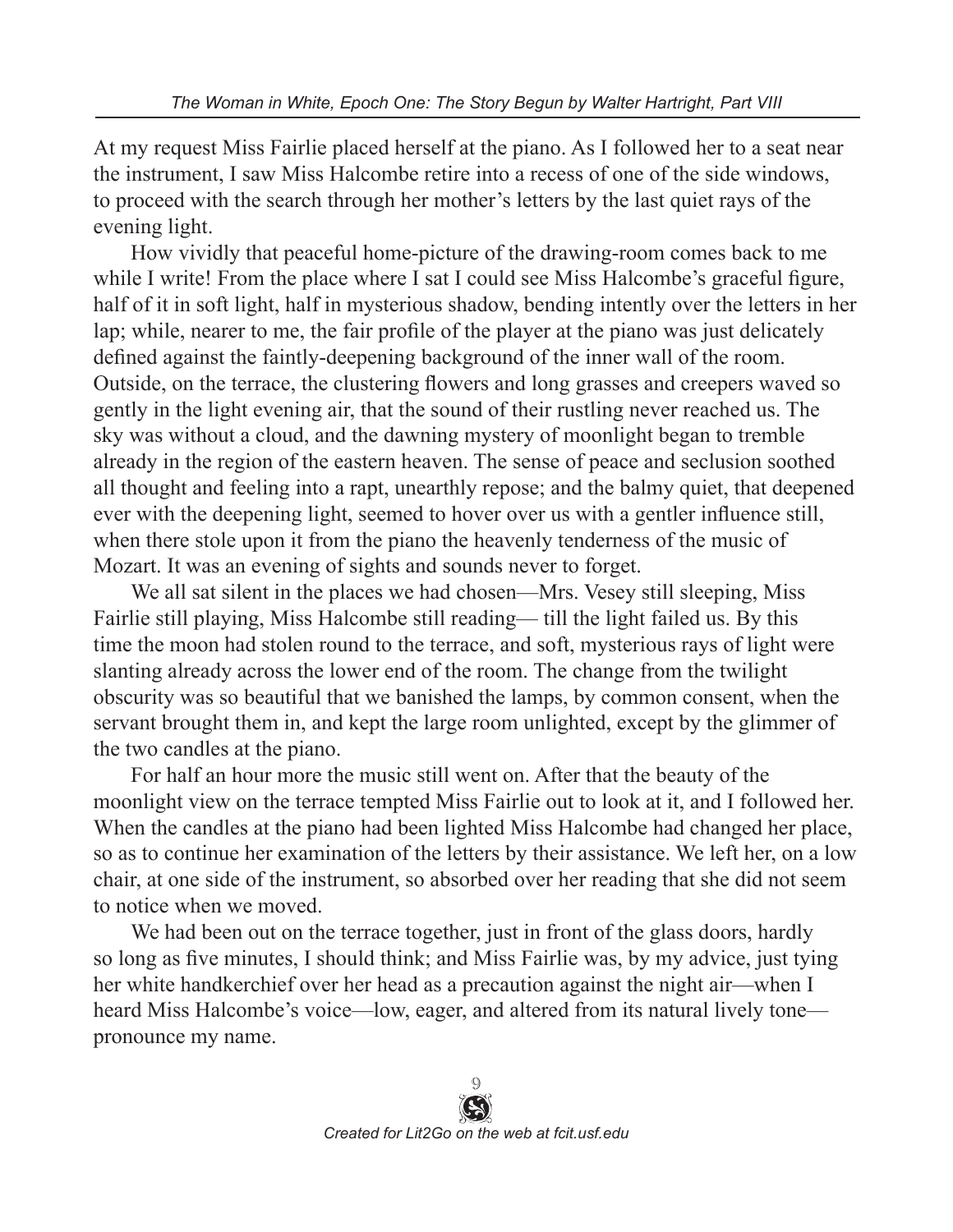"Mr. Hartright," she said, "will you come here for a minute? I want to speak to you."

I entered the room again immediately. The piano stood about half- way down along the inner wall. On the side of the instrument farthest from the terrace Miss Halcombe was sitting with the letters scattered on her lap, and with one in her hand selected from them, and held close to the candle. On the side nearest to the terrace there stood a low ottoman, on which I took my place. In this position I was not far from the glass doors, and I could see Miss Fairlie plainly, as she passed and repassed the opening on to the terrace, walking slowly from end to end of it in the full radiance of the moon.

"I want you to listen while I read the concluding passages in this letter," said Miss Halcombe. "Tell me if you think they throw any light upon your strange adventure on the road to London. The letter is addressed by my mother to her second husband, Mr. Fairlie, and the date refers to a period of between eleven and twelve years since. At that time Mr. and Mrs. Fairlie, and my half-sister Laura, had been living for years in this house; and I was away from them completing my education at a school in Paris."

She looked and spoke earnestly, and, as I thought, a little uneasily as well. At the moment when she raised the letter to the candle before beginning to read it, Miss Fairlie passed us on the terrace, looked in for a moment, and seeing that we were engaged, slowly walked on.

Miss Halcombe began to read as follows:—

"'You will be tired, my dear Philip, of hearing perpetually about my schools and my scholars. Lay the blame, pray, on the dull uniformity of life at Limmeridge, and not on me. Besides, this time I have something really interesting to tell you about a new scholar.

"'You know old Mrs. Kempe at the village shop. Well, after years of ailing, the doctor has at last given her up, and she is dying slowly day by day. Her only living relation, a sister, arrived last week to take care of her. This sister comes all the way from Hampshire—her name is Mrs. Catherick. Four days ago Mrs. Catherick came here to see me, and brought her only child with her, a sweet little girl about a year older than our darling Laura——'"

As the last sentence fell from the reader's lips, Miss Fairlie passed us on the terrace once more. She was softly singing to herself one of the melodies which she had been playing earlier in the evening. Miss Halcombe waited till she had passed out of sight again, and then went on with the letter—

"'Mrs. Catherick is a decent, well-behaved, respectable woman; middle-aged, and with the remains of having been moderately, only moderately, nice-looking. There is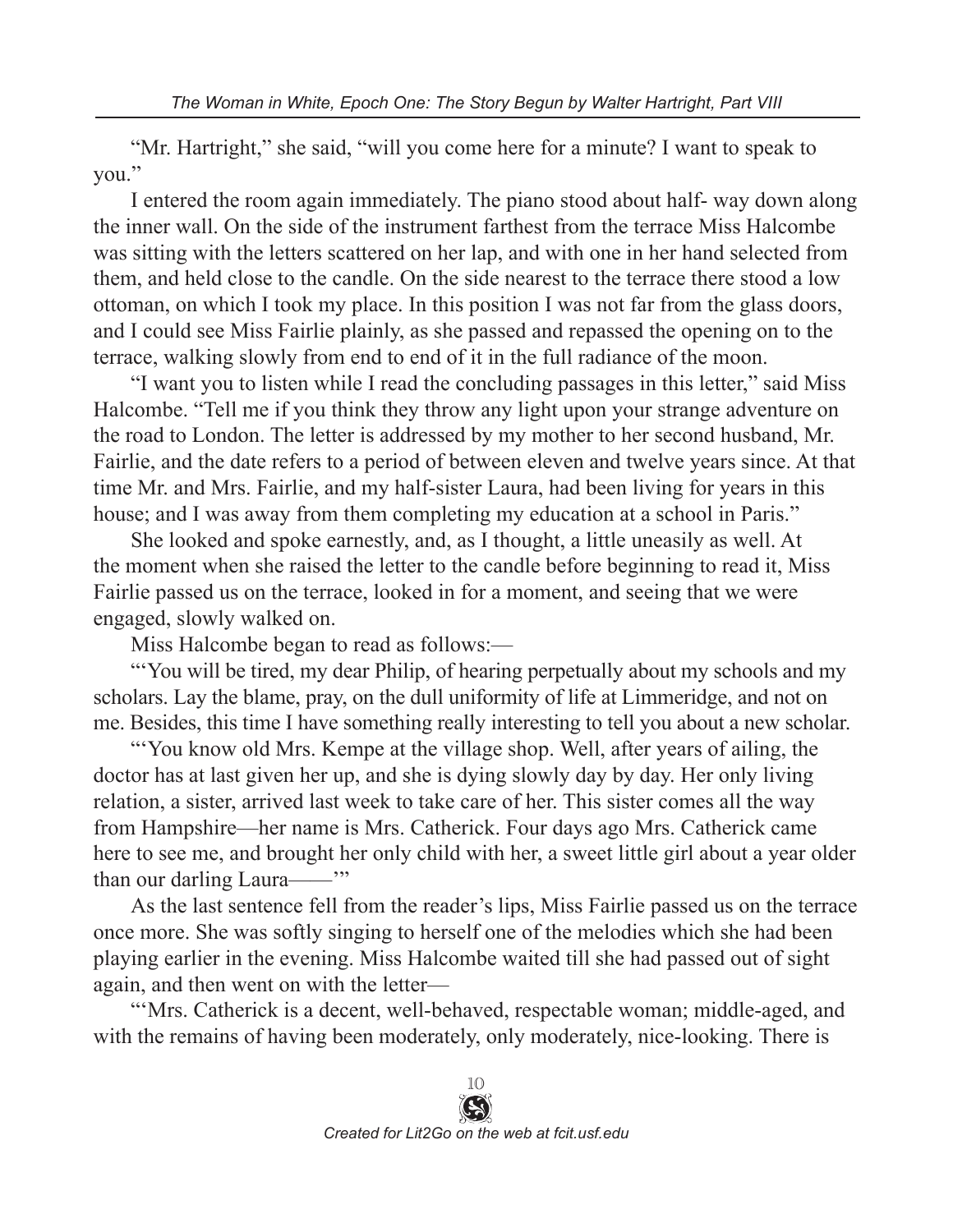something in her manner and in her appearance, however, which I can't make out. She is reserved about herself to the point of down-right secrecy, and there is a look in her face—I can't describe it—which suggests to me that she has something on her mind. She is altogether what you would call a walking mystery. Her errand at Limmeridge House, however, was simple enough. When she left Hampshire to nurse her sister, Mrs. Kempe, through her last illness, she had been obliged to bring her daughter with her, through having no one at home to take care of the little girl. Mrs. Kempe may die in a week's time, or may linger on for months; and Mrs. Catherick's object was to ask me to let her daughter, Anne, have the benefit of attending my school, subject to the condition of her being removed from it to go home again with her mother, after Mrs. Kempe's death. I consented at once, and when Laura and I went out for our walk, we took the little girl (who is just eleven years old) to the school that very day.'"

Once more Miss Fairlie's figure, bright and soft in its snowy muslin dress—her face prettily framed by the white folds of the handkerchief which she had tied under her chin—passed by us in the moonlight. Once more Miss Halcombe waited till she was out of sight, and then went on—

"'I have taken a violent fancy, Philip, to my new scholar, for a reason which I mean to keep till the last for the sake of surprising you. Her mother having told me as little about the child as she told me of herself, I was left to discover (which I did on the first day when we tried her at lessons) that the poor little thing's intellect is not developed as it ought to be at her age. Seeing this I had her up to the house the next day, and privately arranged with the doctor to come and watch her and question her, and tell me what he thought. His opinion is that she will grow out of it. But he says her careful bringing-up at school is a matter of great importance just now, because her unusual slowness in acquiring ideas implies an unusual tenacity in keeping them, when they are once received into her mind. Now, my love, you must not imagine, in your offhand way, that I have been attaching myself to an idiot. This poor little Anne Catherick is a sweet, affectionate, grateful girl, and says the quaintest, prettiest things (as you shall judge by an instance), in the most oddly sudden, surprised, half-frightened way. Although she is dressed very neatly, her clothes show a sad want of taste in colour and pattern. So I arranged, yesterday, that some of our darling Laura's old white frocks and white hats should be altered for Anne Catherick, explaining to her that little girls of her complexion looked neater and better all in white than in anything else. She hesitated and seemed puzzled for a minute, then flushed up, and appeared to understand. Her little hand clasped mine suddenly. She kissed it, Philip, and said (oh, so earnestly!), "I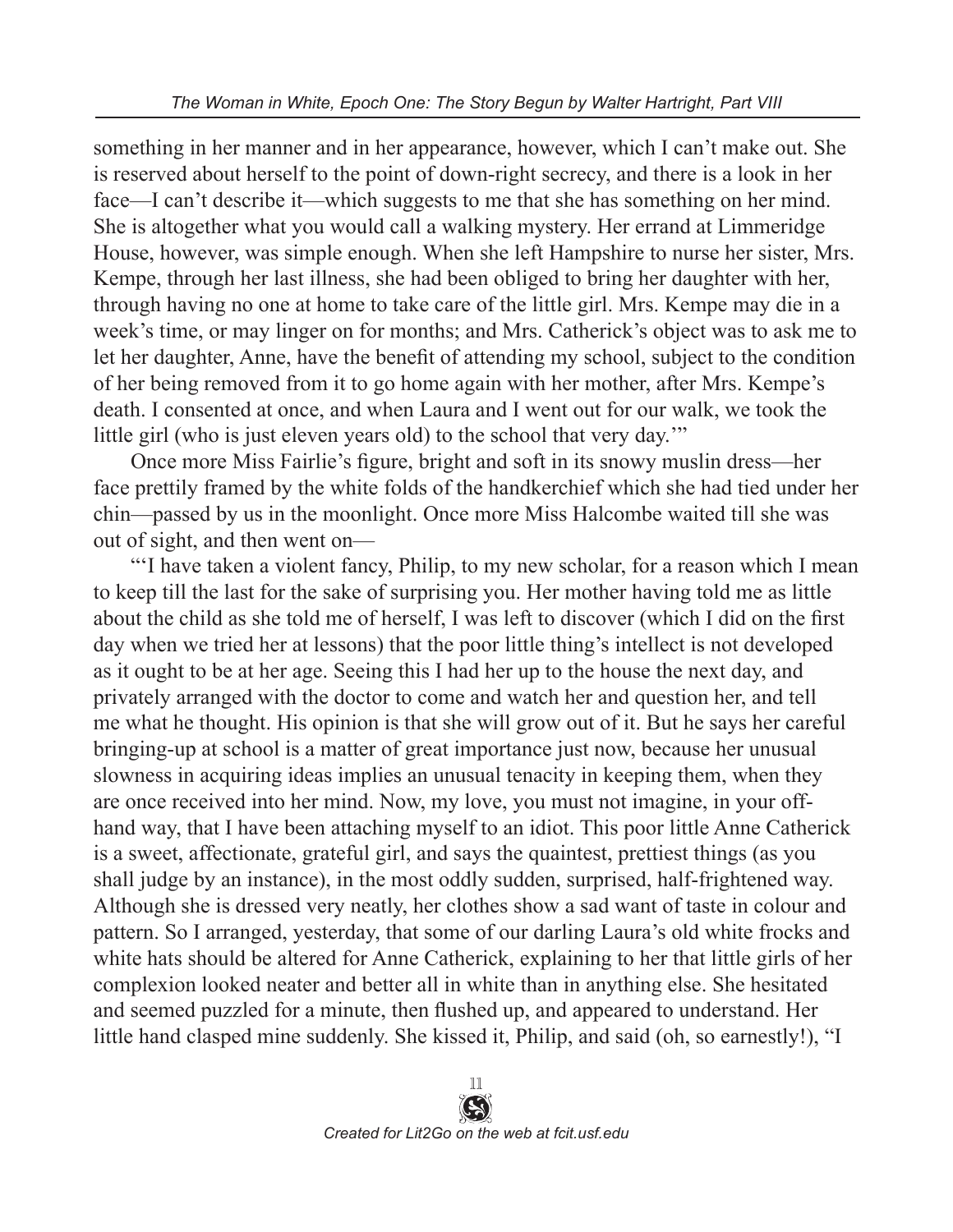will always wear white as long as I live. It will help me to remember you, ma'am, and to think that I am pleasing you still, when I go away and see you no more." This is only one specimen of the quaint things she says so prettily. Poor little soul! She shall have a stock of white frocks, made with good deep tucks, to let out for her as she grows——'"

Miss Halcombe paused, and looked at me across the piano.

"Did the forlorn woman whom you met in the high-road seem young?" she asked. "Young enough to be two— or three-and-twenty?"

"Yes, Miss Halcombe, as young as that."

"And she was strangely dressed, from head to foot, all in white?"

"All in white."

While the answer was passing my lips Miss Fairlie glided into view on the terrace for the third time. Instead of proceeding on her walk, she stopped, with her back turned towards us, and, leaning on the balustrade of the terrace, looked down into the garden beyond. My eyes fixed upon the white gleam of her muslin gown and head-dress in the moonlight, and a sensation, for which I can find no name—a sensation that quickened my pulse, and raised a fluttering at my heart—began to steal over me.

"All in white?" Miss Halcombe repeated. "The most important sentences in the letter, Mr. Hartright, are those at the end, which I will read to you immediately. But I can't help dwelling a little upon the coincidence of the white costume of the woman you met, and the white frocks which produced that strange answer from my mother's little scholar. The doctor may have been wrong when he discovered the child's defects of intellect, and predicted that she would 'grow out of them.' She may never have grown out of them, and the old grateful fancy about dressing in white, which was a serious feeling to the girl, may be a serious feeling to the woman still."

I said a few words in answer—I hardly know what. All my attention was concentrated on the white gleam of Miss Fairlie's muslin dress.

"Listen to the last sentences of the letter," said Miss Halcombe. "I think they will surprise you."

As she raised the letter to the light of the candle, Miss Fairlie turned from the balustrade, looked doubtfully up and down the terrace, advanced a step towards the glass doors, and then stopped, facing us.

Meanwhile Miss Halcombe read me the last sentences to which she had referred—

"'And now, my love, seeing that I am at the end of my paper, now for the real reason, the surprising reason, for my fondness for little Anne Catherick. My dear Philip, although she is not half so pretty, she is, nevertheless, by one of those extraordinary